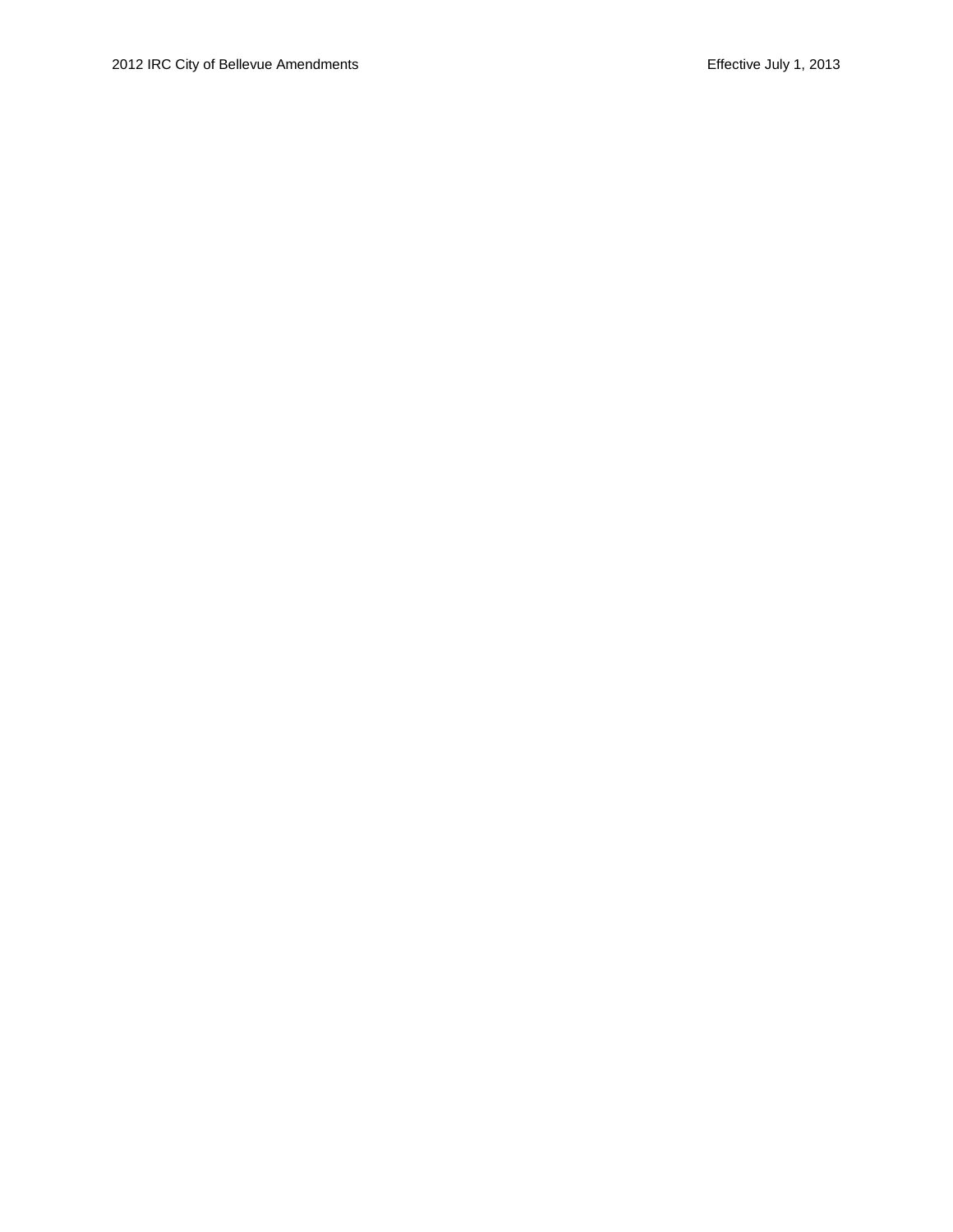## **IRC TABLE R301.2(1)**

## **CLIMATIC AND GEOGRAPHIC DESIGN CRITERIA**

| WIND DESIGN                                                                                                                                         |                             |                         | SUBJECT TO DAMAGE FROM         |                         |                                     |                       |                                       |                                                              |                                                                                                                                                                                                        |                                       |                        |
|-----------------------------------------------------------------------------------------------------------------------------------------------------|-----------------------------|-------------------------|--------------------------------|-------------------------|-------------------------------------|-----------------------|---------------------------------------|--------------------------------------------------------------|--------------------------------------------------------------------------------------------------------------------------------------------------------------------------------------------------------|---------------------------------------|------------------------|
| Ground<br>Snow<br>Load                                                                                                                              | Speed <sup>d</sup><br>(mph) | Topographic<br>Effects" | Seismic<br>Design<br>Category' | Weathering <sup>a</sup> | Frost<br>line<br>depth <sup>b</sup> | Termite <sup>c</sup>  | Winter<br>Design<br>Temp <sup>e</sup> | Ice<br>Barrier<br>Under-<br>layment<br>Required <sup>h</sup> | Flood<br>Hazards <sup>9</sup>                                                                                                                                                                          | Air<br>Freezing<br>Index <sup>'</sup> | Mean<br>Annual<br>Temp |
| 25 (roof<br>snow<br>load shall<br>also be<br>25 psf<br>unless<br>proven<br>otherwise<br>by the<br>licensed<br>structural<br>engineer-<br>of-record. | 85                          | <b>NO</b>               | D <sub>2</sub>                 | <b>MODERATE</b>         | 12"                                 | Slight to<br>Moderate | 22                                    | NO.                                                          | March<br>12, 1974<br>entry into<br>National<br>Flood<br>Insurance<br>Program.<br>Current<br>maps<br>dated<br>May 16,<br>1995<br>entitled<br>"The<br>Flood<br>Insurance<br>Study for<br>King<br>County" | 170                                   | 51                     |

For SI: 1 pound per square foot =  $0.0479$  kN/m<sup>2</sup>, 1 mile =  $1.609$ km/h.

a. Weathering may require a higher strength concrete or grade of masonry than necessary to satisfy the structural requirements of this code. The weathering column shall be filled in with the weathering index (i.e., "negligible," "moderate" or "severe") for concrete as determined from the Weathering Probability Map [Figure R301.2(3)]. The grade of masonry units shall be determined from ASTM C 34, C 55, C 62, C 73, C 90, C 129, C 145, C 216 or C 652.

b. The frost line depth may require deeper footings than indicated in Figure R403.1(1). The jurisdiction shall fill in the frost line depth column with the minimum depth of footing below finish grade.

c. The jurisdiction shall fill in this part of the table to indicate the need for protection depending on whether there has been a history of local subterranean termite damage.

d. The jurisdiction shall fill in this part of the table with the wind speed from the basic wind speed map [Figure R301.2(4)]. Wind exposure category shall be determined on site-specific basis in accordance with Section R301.2.1.4.

e. The outdoor design dry-bulb temperature shall be selected from the columns of 97 1/2-percent values for winter from Appendix D of the *International Plumbing Code.* Deviations from the Appendix D temperatures shall be permitted to reflect local climates or local weather experience as determined by the building official.

f. The jurisdiction shall fill in this part of the table with the Seismic Design Category determined from Section R301.2.2.1. g. The jurisdiction shall fill in this part of the table with (a) the date of the jurisdiction's entry into the National Flood Insurance Program (date of adoption of the first code or ordinance for management of flood hazard areas), (b) the date(s) of the Flood Insurance Study and (c) the panel numbers and dates of all currently effective FIRMs and FBFMs or other flood hazard map adopted by the authority having jurisdiction, as amended.

h. In accordance with Sections R905.2.7.1, R905.4.3.1, R905.5.3.1, R905.6.3.1, R905.7.3.1 and R905.8.3.1, where there has been a history of local damage from the effects of ice damming, the jurisdiction shall fill in this part of the table with "YES." Otherwise, the jurisdiction shall fill in this part of the table with "NO."

i. The jurisdiction shall fill in this part of the table with the 100-year return period air freezing index (BF-days) from Figure R403.3(2) or from the 100-year (99%) value on the National Climatic Date Center data table "Air Freezing Index-USA Method (Base 32° Fahrenheit)" at www.ncdc.noaa.gov/fpsf.html.

j. The jurisdiction shall fill in this part of the table with the mean annual temperature from the National Climatic Data Center data table "Air Freezing Index-USA Method (Base 32° Fahrenheit)" at www.ncdc.noaa.gov/fpsf.html.

k. In accordance with Section R301.2.1.5, where there is local historical data documenting structural damage to buildings due to topographic wind speed-up effects, the jurisdiction shall fill in this part of the table with "YES". Otherwise, the jurisdiction shall indicate "NO" in this part of the table.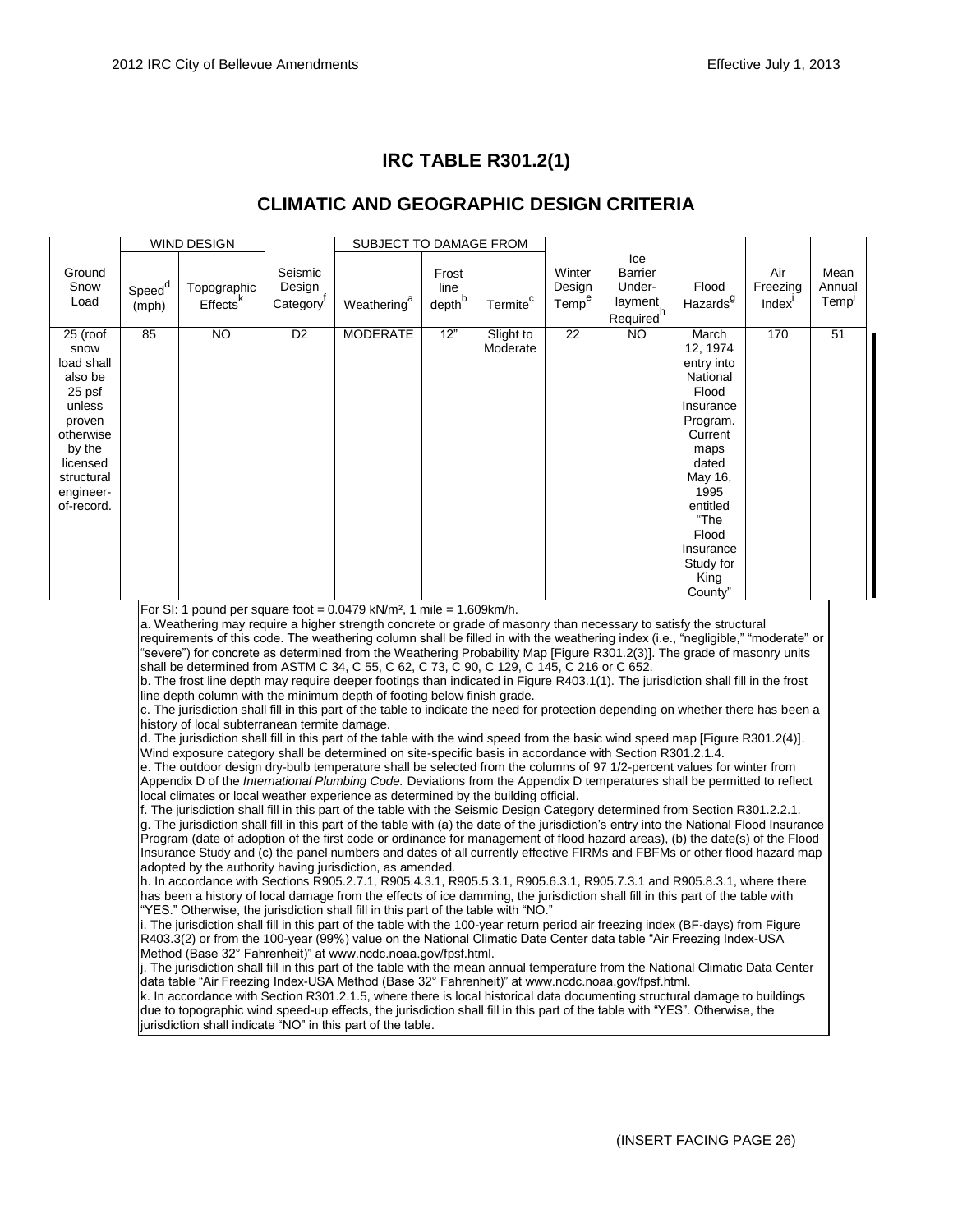Intentionally left blank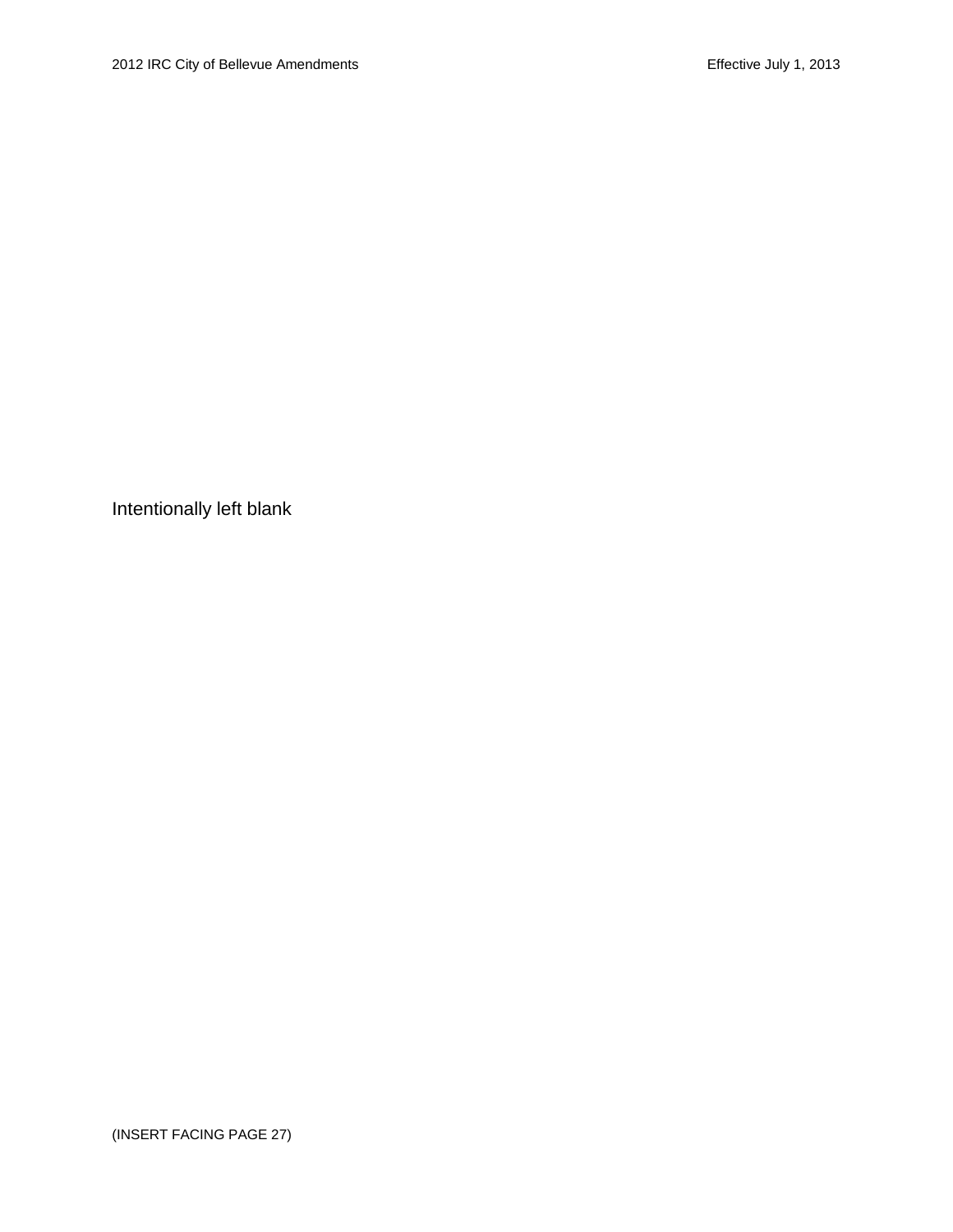**R322.1.4.1 Determination of design flood elevations.** If design flood elevations are not specified, the Building Official is authorized to require the applicant to:

> 1. Obtain and reasonably utilize any design flood elevation and floodway data available from a federal, state or other source; or

> 2. Determine the design flood elevation and/or floodway in accordance with the City of Bellevue LUC 20.25H.175A and Engineering Standards, Section D4-04.5, "Floodplain/Floodway Analysis" to define special flood hazard areas. Determinations shall be undertaken by a registered design professional who shall document that the technical methods used reflect currently accepted engineering practice.

**R322.1.4.2 Determination of impacts.** In riverine flood hazard areas where design flood elevations are specified but floodways have not been designated, the applicant shall provide a floodway analysis that demonstrates that the proposed work will meet the City of Bellevue Engineering Standards, Section D4- 04.5, "Floodplain/Floodway Analysis."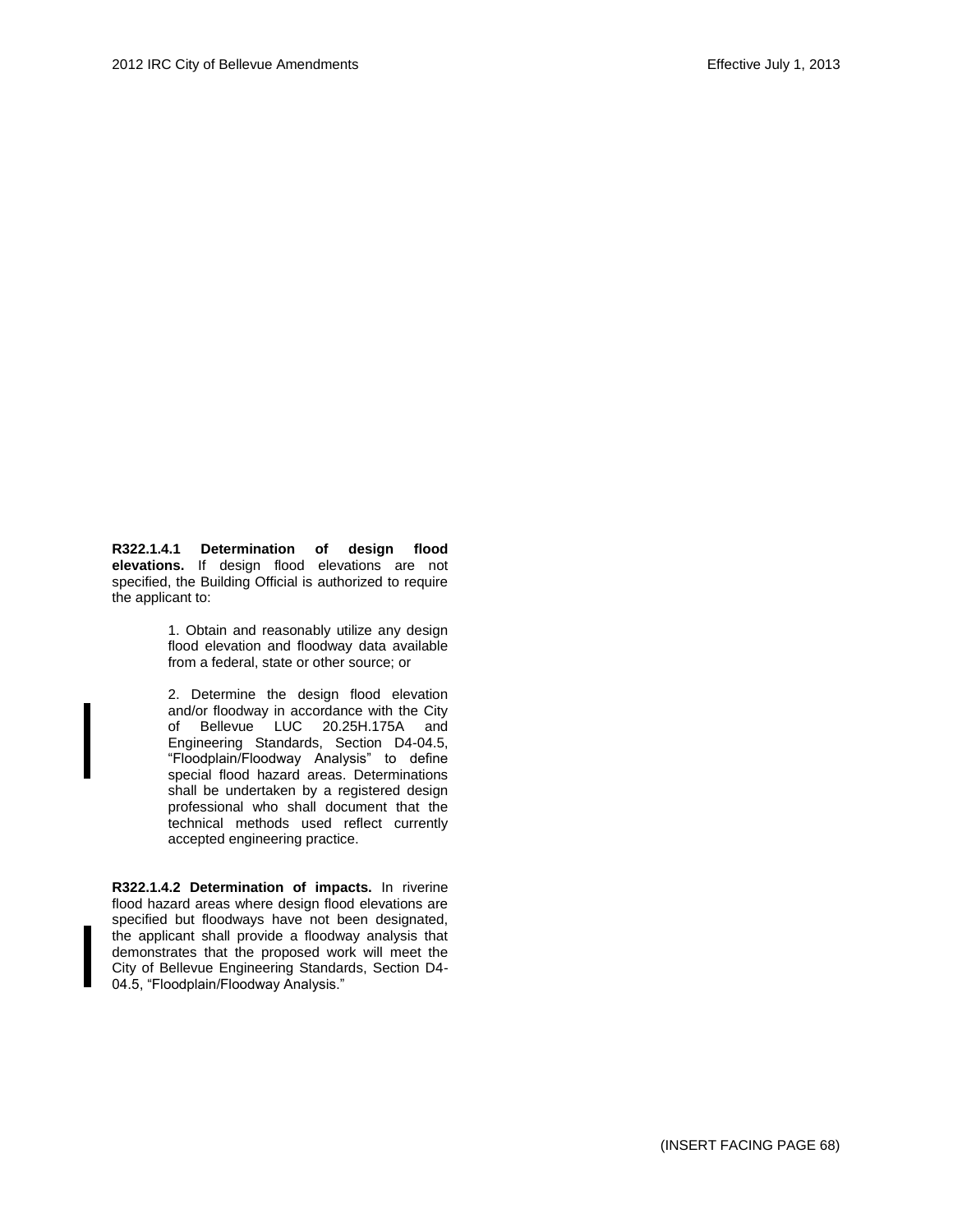Intentionally left blank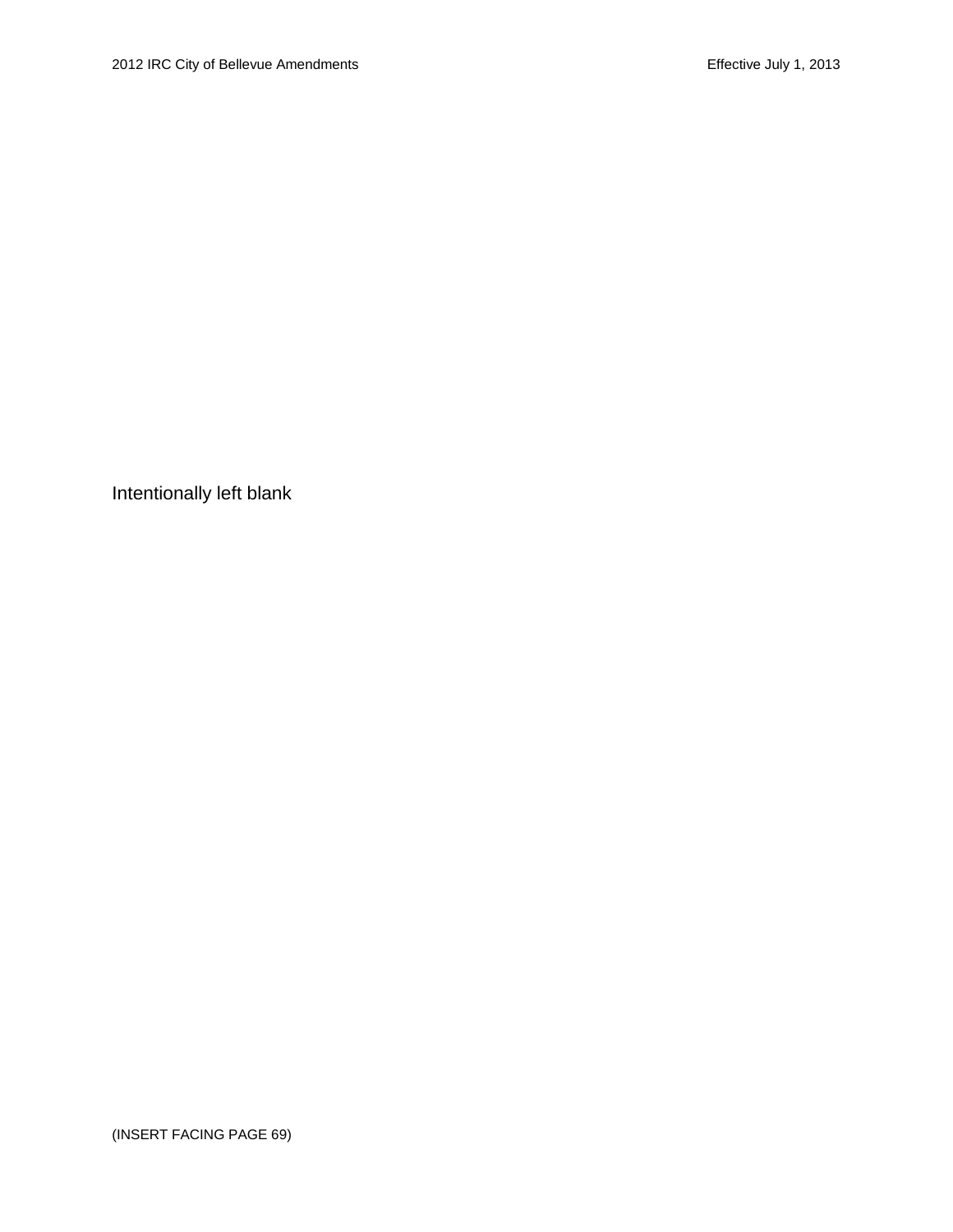Intentionally left blank